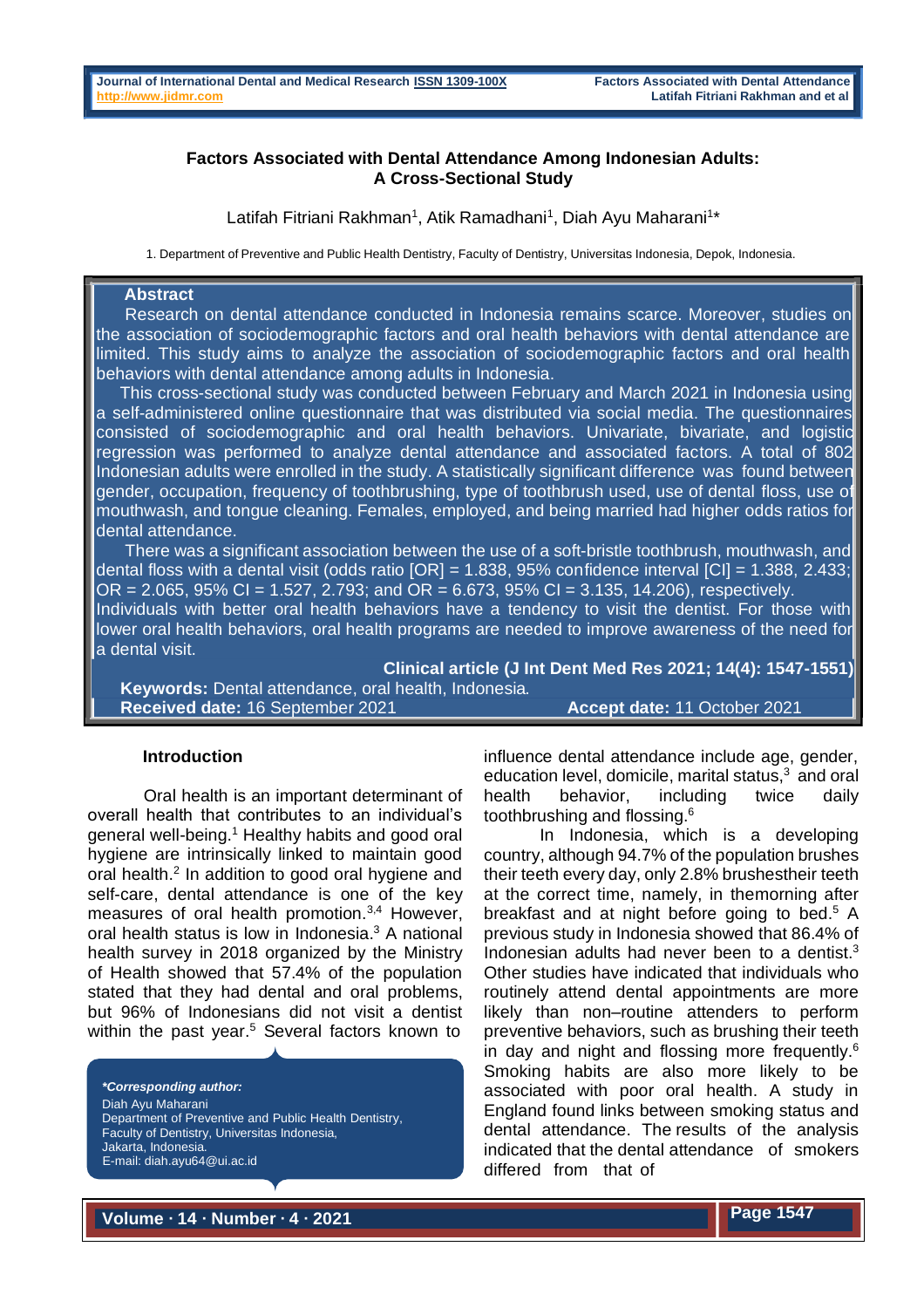nonsmokers: those who smoked were less likely to attend dental checkups.<sup>7</sup>

Checkups and screenings for dental conditions have been identified as important contributors to the reduction in the burden of diseases.<sup>8</sup> Dental attendance helps to identify high-risk individuals and is also related to lower rates of dental caries, periodontal disease, and tooth loss.<sup>9</sup> Adults who do not attend dental checkups are more likely to have a poorer dental status and worse subjective oral health than people who usually attend dental checkups.<sup>10</sup>

However, research on dental attendance conducted in Indonesia remains scarce. There is still limited evidence of the association between dental attendance and oral health behavior. To improve individuals' oral health and healthy oral habits, identifying factors associated with dental attendance is essential. The objective of this study was to analyze the factors associated with dental attendance among adults in Indonesia.

#### **Materials and methods**

This cross-sectional study was conducted between February and March 2021 in Indonesia. The study protocol was approved by the Research Ethics Committee, Faculty of Dentistry,Universitas Indonesia. Written informed consent was obtained from all participants. This study complies with the STROBE guidelines. Purposive sampling was used to distribute links to the questionnaire to the collaborators' eligiblecontacts, post them on social media groups, and send them to institutional and network email lists. The sample size was calculated based on the assumption of a 3% margin of error, 95% confidence level, and 20% rate of dental attendance.<sup>8</sup> The required sample size was 683 participants, which was increased by 20% to compensate for potential nonresponse.

This study used a self-administered online questionnaire which consisted of two parts: sociodemographic variables (gender, domicile, educational level, occupation, and marital status) and oral hygiene behavior (frequency of toothbrushing, type of toothbrush, use of toothpaste, dental floss, mouthwash, tongue cleaning, and smoking). Responses were dichotomous. The data were analyzed using the Statistical Package for Social Sciences program for Windows (version 25 SPSS Inc., Chicago, IL, USA). Descriptive statistics were calculated for

the study variables. The association between the variables and dental attendance were analyzed using chi-square at 95% confidence (*p* < 0.05) and logistic regression.

#### **Results**

A total of 802 were included in the study, with a response rate of 99.8%. The mean age of the respondents was  $30.1 \pm 10.4$  years (range 15-65 years). Most individuals who reported dental attendance were female. Table 1 presents the sociodemographic factors and oral health variables associated with dental attendance. A statistically significant association was found between gender, occupation, frequency of toothbrushing, type of toothbrush used, use of dental floss, use of mouthwash, and tongue cleaning.

| <b>Variables</b>                                          | <b>Dental Attendance</b>    |                               | p-value  |
|-----------------------------------------------------------|-----------------------------|-------------------------------|----------|
|                                                           | Less than a<br>year (n=430) | More than a year<br>$(n=372)$ |          |
| Age                                                       |                             |                               |          |
| <34 yo (n=629)<br>$>34$ vo (n=173)                        | 340 (54.1%)<br>90 (52.0%)   | 289 (45.9%)<br>83 (48.0%)     | 0.689    |
| Gender                                                    |                             |                               |          |
| Female (n=479)                                            | 286 (59.7%)                 | 193 (40.3%)                   | $0.000*$ |
| Male (n=323)                                              | 144 (44.6%)                 | 179 (55.4%)                   |          |
| Education                                                 |                             |                               |          |
| College Student (n=637)                                   | 350 (54.9%)                 | 287 (45.1%)                   | 0.163    |
| High School Student (n=165)                               | 80 (48.5%)                  | 85 (51.5%)                    |          |
| Occupation                                                |                             |                               |          |
| Employed (n=490)                                          | 277 (56.5%)                 | 213 (43.5%)                   | $0.045*$ |
| Unemployed (n=312)                                        | 153 (49.0%)                 | 159 (51.0%)                   |          |
| Domicile                                                  |                             |                               |          |
| DKI Jakarta (n=272)                                       | 154 (56.6%)                 | 118 (43.4%)                   | 0.252    |
| Non DKI Jakarta (n=530)                                   | 276 (52.1%)                 | 254 (47.9%)                   |          |
| <b>Marital Status</b>                                     |                             |                               |          |
| Married (n=367)                                           | 192 (52.3%)                 | 175 (47.7%)                   | 0.544    |
| Unmarried (n=435)                                         | 238 (54.7%)                 | 197 (45.3%)                   |          |
| Frequency of toothbrushing<br>Twice a day or more (n=642) | 368 (57.3%)                 | 274 (42.7%)                   | $0.000*$ |
| Less than twice a day $(n=160)$                           | 62 (38.9%)                  | 98 (61.3%)                    |          |
| Type of Toothbrush used                                   |                             |                               |          |
| Soft bristle brush (n=412)                                | 251 (60.9%)                 | 161 (39.1%)                   | $0.000*$ |
| Non soft bristle brush (n=390)                            | 179 (45.9%)                 | 211 (54.1%)                   |          |
| Use of Toothpaste                                         |                             |                               |          |
| Yes (n=799)                                               | 429 (53.7%)                 | 370 (46.3%)                   | 0.599    |
| No $(n=3)$                                                | 1(33.3%)                    | 2(66.7%)                      |          |
| <b>Use of Dental Floss</b>                                |                             |                               |          |
| Yes $(n=63)$                                              | 55 (87.3%)                  | 8(12.7%)                      | $0.000*$ |
| No (n=739)                                                | 375 (50.7%)                 | 364 (49.3%)                   |          |
| Use of Mouthwash                                          |                             |                               |          |
| Have use (n=546)                                          | 324 (59.3%)                 | 222 (40.7%)                   | $0.000*$ |
| Never use (n=256)                                         | 106 (41.4%)                 | 150 (58.6%)                   |          |
| <b>Tonque Cleaning</b>                                    |                             |                               |          |
| Yes $(n=438)$                                             | 252 (57.5%)                 | 186 (42.5%)                   | $0.018*$ |
| No (n=298)                                                | 178 (48.9%)                 | 186 (51.1%)                   |          |
| Smoking                                                   |                             |                               |          |
| Yes (n=100)<br>$No (n=702)$                               | 382 (54.4%)<br>48 (48.0%)   | 320 (45.6%)<br>$52(52.0\%)$   | 0.273    |

**Table 1.** Association between socio demographic and oral health care variables and Dental Attendance (n=802).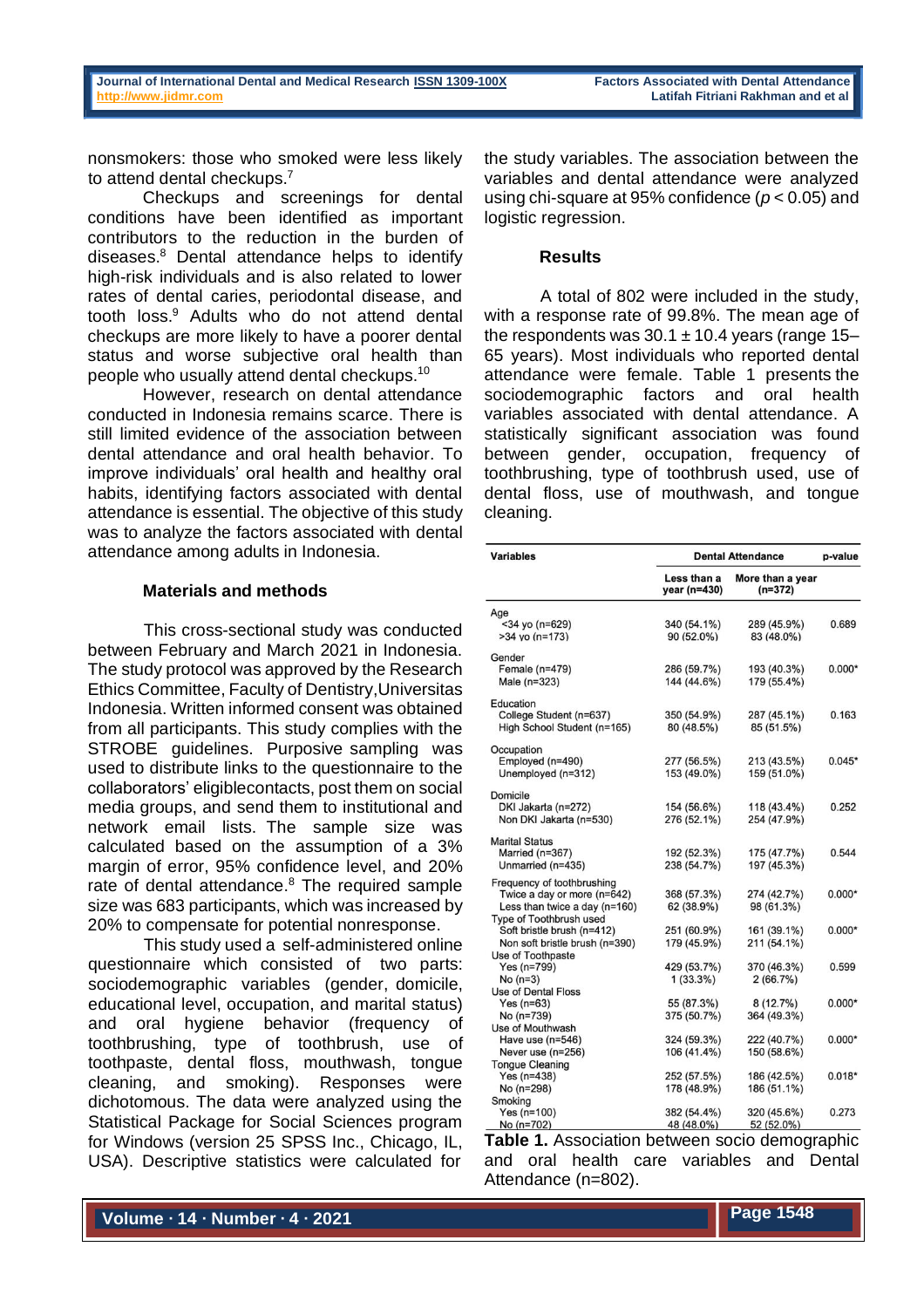Table 2 describes the results of the logistic regression analysis. Occupation andgender were associated with significant dental attendance (odds ratio [OR] = 1.351, 95%confidence interval  $|C| = 1.016$ , 1.797; OR = 1.842, 95% CI = 1.385, 2.451, respectively). Marital status was associated with a significantly lower likelihood of dental attendance (OR =  $1.101$ , 95% CI = 0.833, 1.455). Oral health

behavior, including type of toothbrush used and use of mouthwash, were associated with significantly higher dental attendance  $(OR =$ 1.838, 95% CI = 1.388, 2.433; OR = 2.065, 95%  $CI = 1.527, 2.793$ , respectively). The use of dental floss was associated with a significantly greater likelihood of dental attendance ( $OR = 6.673$ , 95%  $CI = 3.135, 14.206$ .

| Variables                                                               | OR    | 95% CI        | p-value |
|-------------------------------------------------------------------------|-------|---------------|---------|
| Gender<br>Female<br>Male                                                | 1.842 | 1.385, 2.451  | 0.001   |
| Occupation<br>Employed<br>Unemployed                                    | 1.351 | 1.016, 1.797  | 0.043   |
| <b>Marital Status</b><br>Married<br>Unmarried                           | 1.101 | 0.833, 1.455  | 0.043   |
| Type of Toothbrush used<br>Soft bristle brush<br>Non soft bristle brush | 1.838 | 1.388, 2.433  | 0.005   |
| Use of Dental Floss<br>Yes<br>No                                        | 6.673 | 3.135, 14.206 | 0.000   |
| Use of Mouthwash<br>Have use<br>Never use                               | 2.065 | 1.527, 2.793  | 0.000   |

**Table 2.** Logistic regression analysis of the dental attendance and its associated factors.

## **Discussion**

This study analyzed sociodemographic factors and oral health behaviors associated with dental attendance among adults in Indonesia. This study population had a dental attendance rate within the past year of 53.6%, although they were still higher than countries such as Laos and Philippines.<sup>2</sup> It is possible that there were variations in the study population, time, and study setting<sup>11</sup> as well as other factors in this group, such as high education and occupation, that contributed to dentist access. Individual with a

high education level and economic status may have higher oral health literacy; therefore, they might have been more likely to understand the importance of oral health and dental visits.<sup>3</sup>

This study showed that dental attendance was associated with sociodemographic factors such as gender and occupation. This study found that males visited their dentist less frequently than females did. Males were more likely to not visit their dentist regularly, which is congruentwith the findings of others studies. $2,12,13$  This might be because females care more and pay more attention to their body and health, including oral health, and males are too busy to allocate time to their oral health. $2,14,15$  Females are also known to have better oral health behaviors than male do. $3$  In line with a previous study, employed participants were more likely to visit their dentist than unemployed participants were, $13$  which might be attributed to the fact that they had a stable income, which allowed for regular dentist visits. $3$  This finding is similar to a study in Australia showing that adults avoided or delayed going to dentist due to cost.16,17 Unemployed individuals are more likely to postpone their dental attendance when it is not necessary or there are no noticeable symptoms.

Contrary to the results of another study, association between domicile and dental attendance was not apparent in this study.<sup>17</sup> One study in China found that participants whoresided in more economically developed megacities were more likely to visit the dentist frequently.<sup>18</sup> A possible explanation is that highersocioeconomic development in an area makes it easier for people to access dental facilities. However, that study found no differences between individuals who lived in the capital of Jakarta compared with those who did not.Another study on dental attendance patterns in Australian adults reported that those with no postsecondary education were more likely to have an unfavorable pattern of dental attendance.<sup>13</sup> This result was contradictory to the findings of this study, and the discrepancy might be due to this study having fewer respondents with a high school education. On the other hand, unmarried individuals, including those divorced and widowed, were less likely to visit the dentist regularly, which was consistent with previous studies suggesting that marriage plays a larger role in health care attendance.<sup>1,19</sup>

This study findings agreed with previous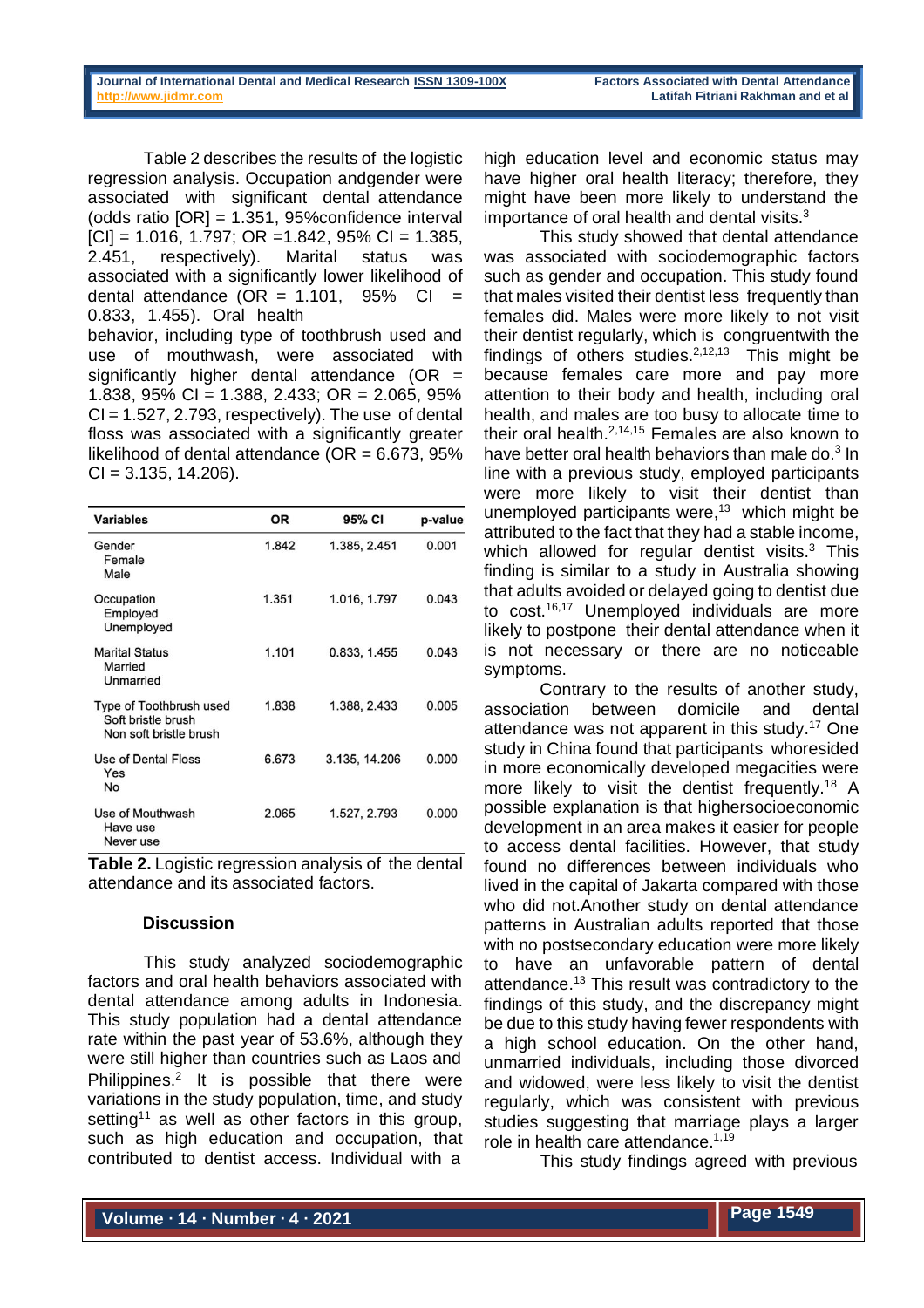literature reporting an association between good oral health behavior and regular dental attendance.<sup>20</sup> This study evaluated oral health behaviors such as frequency of toothbrushing, type of toothbrush, use of toothpaste, dental floss, mouthwash, and tongue cleaning, as well as also smoking. Th results showed that frequency of toothbrushing was associated with dental attendance, in line with findings of a previous study reporting that individuals with problem- based dental attendance had poorer dental status and brushed their teeth less often. $2,10$  More subjects who brushed their teeth twice or more daily had visited a dentist within the study period than those who brushed only once a day.

Previous studies reported that behavioral factors were independently related to the frequency of dental attendance.<sup>20</sup> This study mentioned that the type of toothbrush used, use of dental floss, mouthwash, and tongue cleaning were associated with dental attendance. Those who used soft-bristle brushes were more likely to visit a dentist routinely were than non–soft-bristle brush users. Individuals who had never used mouthwash were less likely to visit the dentist regularly, and those who used dental floss routinely more likely to visit their dentist for a checkup. One explanation might be that adults who have good oral health behavior had implied positive effect of dental attendance regularly.<sup>6</sup> Poor oral health behaviors has been found to be associated with less than annual or no dental visits.<sup>2</sup> Better oral health behavior encourages people to attend dental checkups, in turn motivating them to maintain a healthy mouth and teeth by seeing their dentist regularly.

The results did not show an association between smoking status and frequency of dental attendance, which contrasted with other studies. It is plausible that the low rate of smoking respondents in this study population might also have contributed to the different findings. A prior study found that smokers were more likely to attend symptomatically and not regularly for checkups, and they also had poorer oral health.<sup>7</sup> Regular dental visits for smokers might be a way for dentists to evaluate their oral health status and dental habits, such as brushing, flossing, mouthwash, and toothpaste use.<sup>21</sup>

One strategy to improve oral health status is promoting regular dental visits, as routine dental care can help prevent and treat oral disease. Unfortunately, people and mostly

children tend to do dental visit only if they have a toothache, and not for preventive care purposes, even though dental visit within the last 12 months was associated with a lower caries risk.<sup>22,23</sup> Regular dental attendance can also reduce emergency visits and give provide instruction for better preventive and curative treatment. $24$  A study in Australia reported that unfavorable dental attendance had a negative effect on general health, oral health status, and social impact. Those authors found a relationship between general health and unfavorable dental attendance. Adults with unfavorable dental attendance were twice as likely to have poor or fair general health than those with favorable dental attendance. People with unfavorable dental attendance were at higher risk of developing poor or fair oral health status. Unfavorable dental attendance could have social effects, such as an uncomfortable dental appearance.<sup>13</sup>

This study has some limitations. The cross-sectional design suggests an association but cannot support causality. Further, validity and reliability of the questionnaire was not assessed. Therefore, the results should be interpreted with caution. However, the data might be useful in that they provide an idea about the magnitude of the problem and shed light on some of the factors that may be linked to dental attendance, akey oral health behavioral indicator.

## **Conclusions**

It is important to know the factors associated with dental attendance. Dental attendance has a curative and/or preventive effect on oral health. Sociodemographic factors and oral health behaviors influence people to visit the dentist. Female employees, those who brush their teeth twice or more daily, individuals who use soft-bristle brushes, and those who use dental floss, mouthwash, and tongue cleaningtend to make more regular visits to the dentist. Promoting regular dental attendance could improve oral health status and prevent oral diseases earlier.

## **Acknowledgments**

This study was supported by Universitas Indonesia.